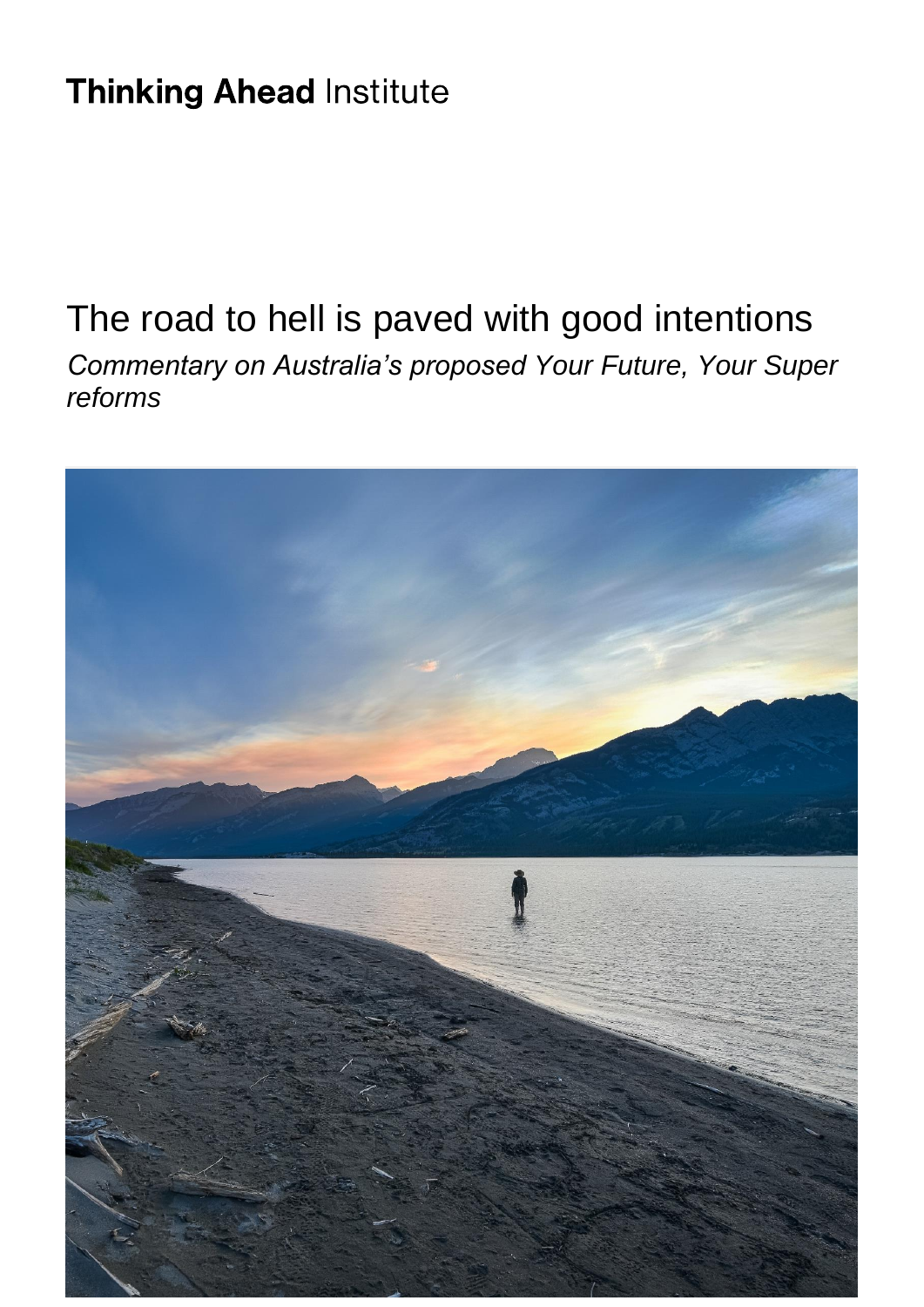## **Protecting the innocent**

The Thinking Ahead Institute ('Institute') is a global not-for-profit research and innovation hub sponsored by Willis Towers Watson and its investment organisation members. The Institute has a mission to mobilise capital for a sustainable future – for the benefit of the end saver. Australia's superannuation system is held in extremely high regard around the world. The Institute is therefore deeply interested in whether the proposed Your Future, Your Super reforms will further strengthen the Australian system for the benefit the super fund member (as intended) or, perversely, will weaken it (not as intended).

This document has been written by members of the Thinking Ahead Group (Tim Hodgson, Tim Unger) following a series of interviews with senior Australian investment professionals. The authors are very grateful to the interviewees for their input and guidance but stress that the authors alone are responsible for the opinions and any errors of omission or commission in this paper.

Free-form interviews were conducted between 16 and 24 November 2020. We did not seek to standardise the questions and so do not provide any form of quantitative results. Instead, the authors used the insights of the interviewees in combination with their own experience in systems thinking to project how the system is likely to evolve under the influence of the proposed reforms. We promised the interviewees that their comments would not be attributable to them or their organisations.

We are grateful to the following individuals, and to those not willing to be named:

- Damian Graham, CIO, Aware Super
- Damian Lillicrap, head of multi-asset, Qsuper
- Ian Patrick, CIO, SunSuper
- **·** Jim Christensen, CIO, QIC
- Mark Delaney, CIO, AustralianSuper
- Sam Sicilia, CIO, Hostplus
- **· Sonya Sawtell-Rickson, CIO, HESTA**

In addition, we have referred to written materials prepared by the Conexus Institute. They convened a working group of experienced investment consultants from a number of different firms. The working group carried out a detailed assessment of the proposed performance test, and has issued a paper outlining its findings, including an alternative assessment framework<sup>1</sup>.

Finally, while multiple books and articles have influenced our thinking over the years, for this context we draw particular attention to *Assessing System-Level Investments, A GUIDE FOR ASSET*  OWNERS by Steve Lydenberg and Bill Burckart<sup>2</sup>. The paper suggests (1) a holistic approach is needed ie don't just use one (simplified) data point, (2) qualitative judgements play an important role, and (3) application of normative considerations becomes part of the assessment process. A principlesbased approach works well in such contexts. It is particularly applicable when complex systems, with their uncertainties and often competing stakeholders, are involved.

<sup>1</sup> <https://theconexusinstitute.org.au/resources/your-future-your-super/>

<sup>2</sup> [https://www.tiiproject.com/wp-content/uploads/2020/04/Assessing-System-Level-Investments\\_FINAL\\_04-21-2020.pdf](https://www.tiiproject.com/wp-content/uploads/2020/04/Assessing-System-Level-Investments_FINAL_04-21-2020.pdf)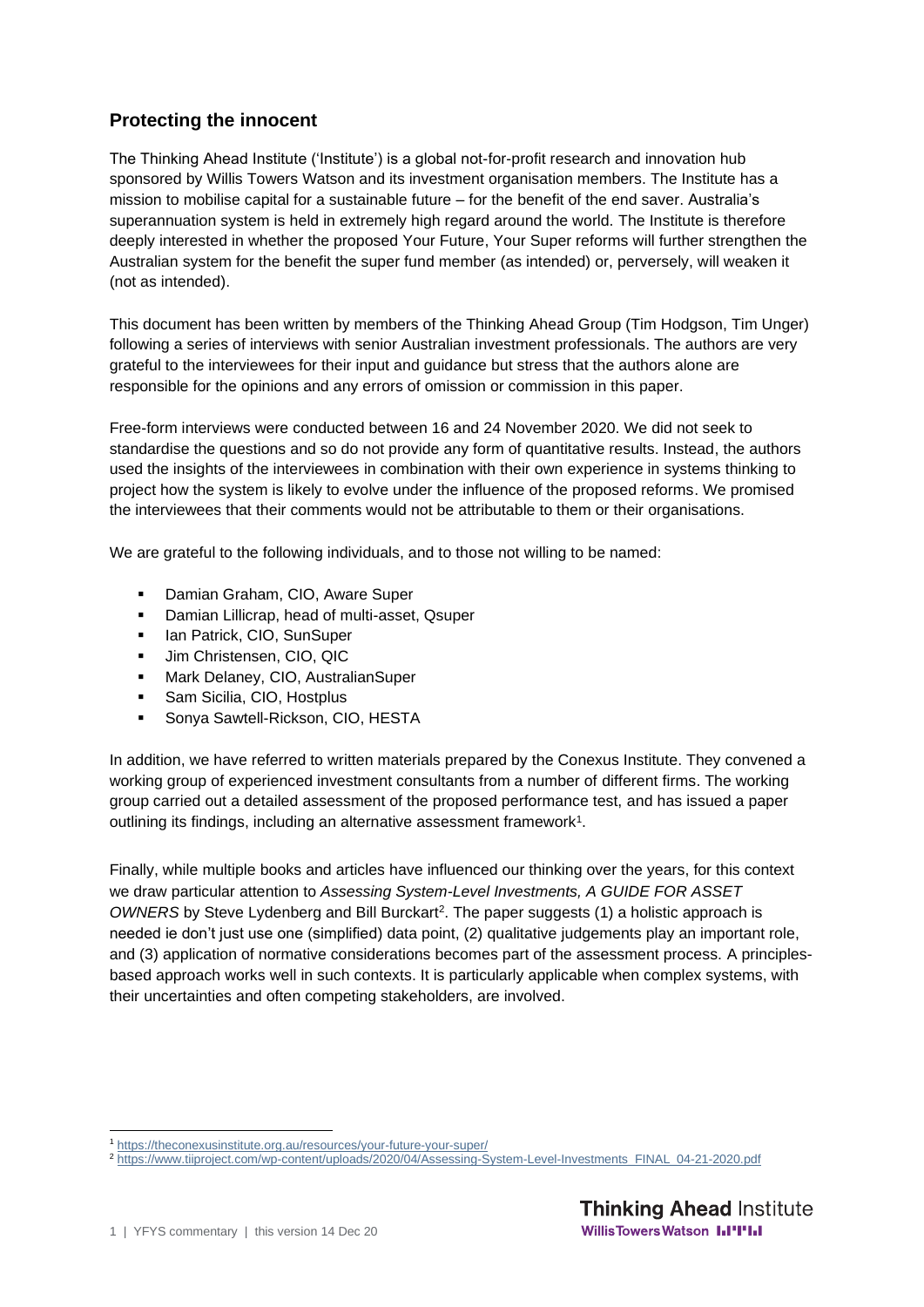## **Summary**

We have chosen to use the aphorism 'the road to hell is paved with good intentions' as the title for this paper for two reasons:

- 1. The intentions of the Your Future, Your Super reforms are unquestionably good. The interviewees were unanimous in their support for what the government is trying to achieve. The degree of an individual's support only seemed tempered by their level of concern as to whether the intentions would be met.
- 2. We believe that, in three important areas, the reforms will be counterproductive and will make member outcomes worse.

Member outcomes will suffer because:

- 1. Aggregate costs will rise
- 2. Long-term achieved returns will be lower
- 3. Systemic risk is likely to increase.

This paper takes the form of questions and answers. The three main points are discussed under question 1, with subsidiary effects (our opinion) noted under question 2. We then turn to consider global best practice (question 3) and offer some ideas on changes we would have preferred to see in answer to question 4.

## **Q1 | What, in your opinion, will be the main effects of the reforms?**

The short answer is that we believe the reforms (if not modified) will eventually be counterproductive. They seek to improve member outcomes and yet members will suffer because:

- 1. Aggregate costs will rise
- 2. Long-term achieved returns will be lower, and
- 3. Systemic risk is likely to increase.

The first point is relatively easy to argue. Australia's institutional DC system comprises a profit-forshareholder ('retail') sector and a profit-for-member ('industry funds') sector<sup>1</sup>. Given the adoption of an identical investment strategy, retail funds have typically had higher costs than industry funds<sup>2</sup>. The higher costs reflect that (a) it is more expensive to recruit individual retail members than to recruit a new business with underlying employee members, and (b) paying a profit margin to a shareholder is an additional expense. By stapling one super fund to the member, all other super funds will now have

<sup>&</sup>lt;sup>1</sup> Individuals can opt out of the institutional arrangements and run a self-managed super fund (SMSF)

<sup>&</sup>lt;sup>2</sup> The introduction of the MySuper reforms has resulted in the investment fees on default superannuation products offered by retail providers declining to similar levels to those charged by the industry funds. However, this masks significant differences in asset allocations, with the industry funds typically having larger allocations to the more expensive asset classes, ie unlisted property, unlisted infrastructure and private equity.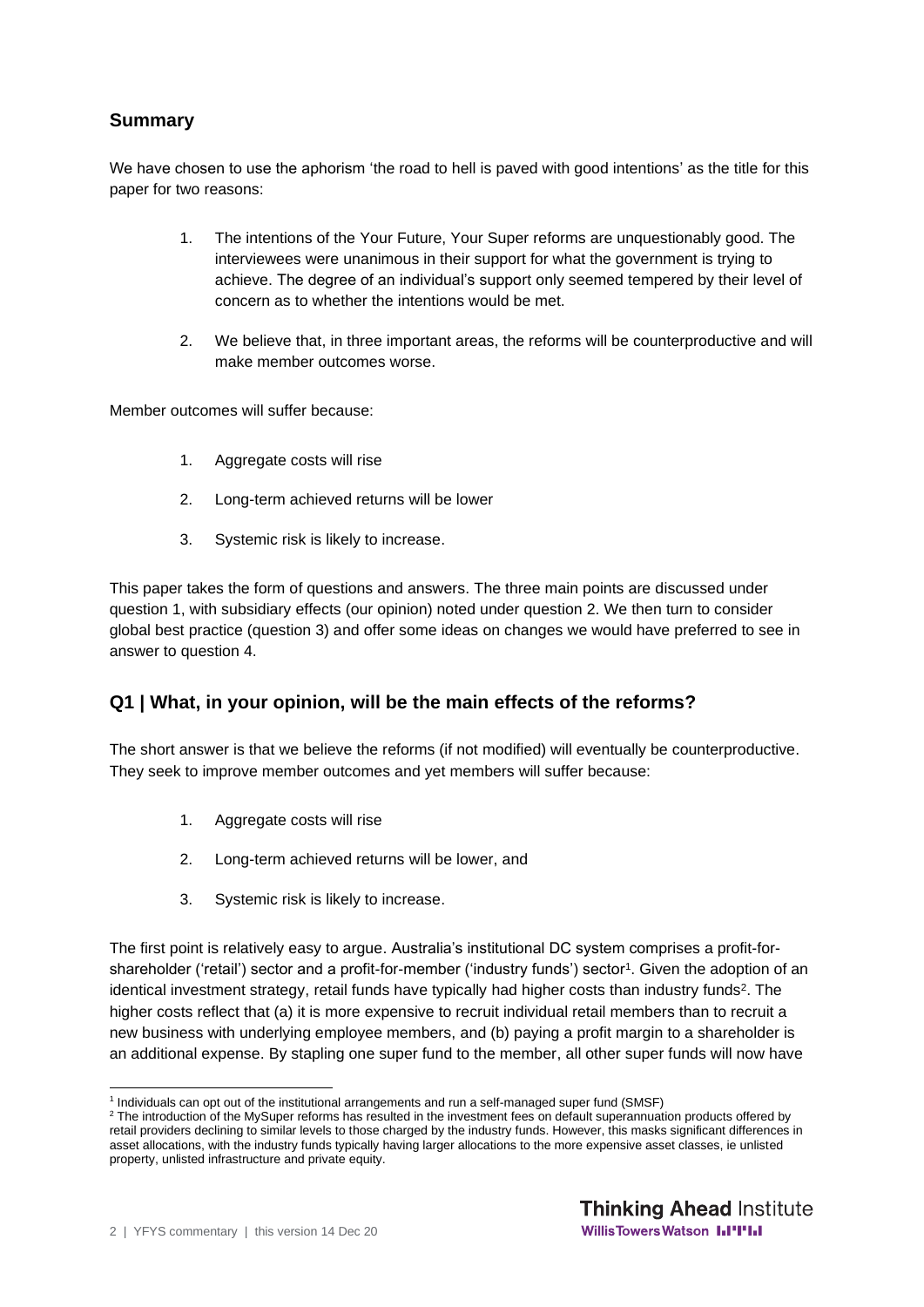to compete as if they were retail funds – in order to persuade individuals to unstaple themselves and restaple to a new super fund. This reform shifts the industry funds from a business-tobusiness operating model, to a business-to-consumer model with the associated increase in cost of acquiring new business<sup>1</sup>.

The second point follows directly from the first. A higher cost of acquiring new business is certain and carries no obvious return benefits (perhaps slightly increased scale benefits), and so is likely to reduce the net return to members.

However, this is not the only way in which we believe long-term achieved returns will be lower. The performance test is likely to be counterproductive in that it will divert skill and attention away from maximising absolute returns towards the management of career risk – returns relative to the Your Future, Your Super composite benchmark. In the current super fund system, the risks and rewards of trying to maximise absolute returns are sort-of symmetrical and fairly muted. The peer group comparisons mean that getting it wrong, or right, in the pursuit of absolute returns will put a super fund at the bottom, or top, of the table (the symmetry point). The consequences of the ranking within the table will be an internal marketing team that is upset (or delighted) with the investment team and, at the margin, it might be possible to detect a weakening (or strengthening) of monthly cash inflows (the muted point).

#### **The performance test is too blunt a tool to achieve the stated objective**

The Conexus Institute convened a working group of Australian investment consultants to explore in detail the performance test. Willis Towers Watson was represented on the working group and so we adopt the findings of the group and have not performed our own modelling.

The working group concluded that:

- Any investment performance metric has shortcomings as it doesn't capture the full member outcome
- The statistical effectiveness of the Your Future. Your Super performance metric is weak. Across different case studies the likelihood of failing to identify a 'poor' fund as poor is 42% - 65% (similar to a 50% coin toss). In some cases the likelihood of a mistake – identifying a 'good' fund as poor – is 35%
- They believe the test will result in undesirable outcomes relating to how funds invest, may have some adverse impacts on consumers, and create a distorted industry structure (zombie funds). They expect a detrimental effect on both industry performance and individual consumer outcomes.

The statistical tests and papers are publicly available at [theconexusinstitute.org.au/resources/your-future-your](https://theconexusinstitute.org.au/resources/your-future-your-super/)[super/](https://theconexusinstitute.org.au/resources/your-future-your-super/)

The bluntness of the test is hugely significant. Of the seven largest 'pension countries' that we track\*, Australia is already the worst in terms of pursuing the proxy goal of peer performance (as opposed to member outcomes). This proposal accentuates an area where experts agree Australia already has an issue. The aim should be to get the best measure of prospective expected outcome; however the validity of proxying that with an 8-year performance test is really low.

\* [https://www.thinkingaheadinstitute.org/research](https://www.thinkingaheadinstitute.org/research-papers/global-pension-assets-study-2020/)[papers/global-pension-assets-study-2020/](https://www.thinkingaheadinstitute.org/research-papers/global-pension-assets-study-2020/)

**Thinking Ahead Institute WillisTowersWatson I.I'I'I.I** 

<sup>&</sup>lt;sup>1</sup> In effect, we are accusing the authors of the proposed reforms of falling for a fallacy of composition error – or of failing to anticipate second and third order effects in this complex adaptive system. It is possible for an individual super fund member to realise they are in an "underperforming fund" and switch to a better one thereby boosting their eventual account balance. But it is not possible for all super fund members to do this, particularly when the game is announced in advance – because the system then adapts. In this case by massively increasing marketing spend.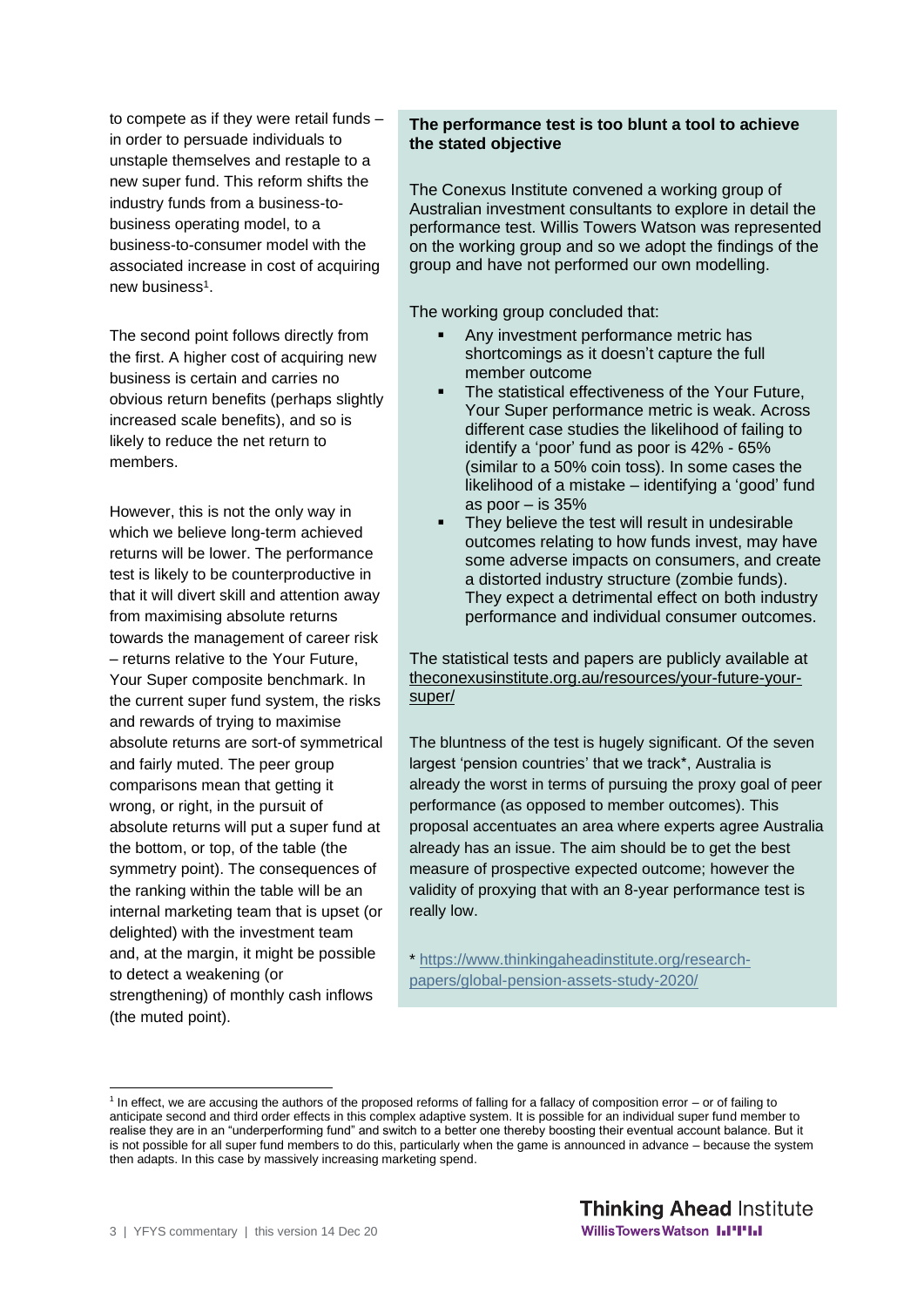In the post-reform super fund system, the risks and rewards become distinctly asymmetric and the consequences become highly significant (as intended). Underperform the benchmark by 0.49%pa and 'nothing happens' but underperform by 0.5%pa and you are likely to have to exit the business<sup>1</sup>. Faced with those consequences, how would you manage the portfolio? To maximise the long-term absolute returns or to not-fail the performance test? In some market conditions, or for some periods of time, the two objectives may happily align but that will not be the case at all times or in all conditions. The reforms invite super fund investment teams to more fully emphasise the management of their career risk. [Jeremy Grantham](https://en.wikipedia.org/wiki/Jeremy_Grantham) has written extensively on career risk, calling it the biggest driver of investment behaviour. By upping the ante on career risk, the reforms will change investment behaviour. It is our contention that this will act to reduce the long-term absolute returns achieved.

The third respect in which we believe the reforms might be counterproductive is in raising systemic risk. One of the implicit aims of the reforms is to compress the range of investment outcomes – by cutting off the underperforming tail. If that was the only effect on the range of investment returns then we would have no problem. However, the career risk point above makes it reasonable to assert that this is unlikely to be the only effect. We believe is it likely that herding behaviour will increase and further narrow the range of achieved investment returns. This, in turn, increases the correlation of member outcomes, meaning that when the DC system fails to deliver the expected, or hoped-for, returns, it fails to deliver them for all members at the same time. This then has implications for the pillar 1 (Age Pension) system and taxpayers. While we in no way condone the protection of persistently underperforming funds, a systems perspective shows that the problem must be managed without raising systemic risk<sup>2</sup>.

## **Q2 | Do you think there will be other, subsidiary, effects?**

The interviewees were generous in their opinions regarding likely effects and our notes were extensive. For the sake of brevity we will compress the ideas into three areas – business model, behaviours and investment.

#### **Business model**

We have already dealt with the major business model impact in question 1 above (increase in costs). Here we note that the reforms appear to have consolidation as an implied objective. It is well known that a consolidation wave had already been running in Australia for two or three years before these reforms were announced, but they certainly add to the momentum. Consolidation means increasing scale. Is this a good thing? On balance (and up to an unknown point), we would claim that it is good. It is true that large assets eventually get squeezed out of capacity-constrained investment opportunities, but other strategies become viable with size. There is arguably less competition for the high-hanging fruit. Scale also brings benefits in terms of attracting more and better people, and allows for investment in better systems.

<sup>1</sup> Technically a super fund failing a test has 12 months to rectify its performance but in reality, failing the first test will imply something like a 90% probability of failing the second test a year later. At this point the super fund then cannot accept new members, and whilst this is not necessarily terminal, the unanimous view from the interviewees was that a failed test would be an existential event.

<sup>2</sup> This third point could instead be phrased as a stifling of innovation. A systems view sees the aggregate of super funds as a search engine, constantly sifting through investment opportunities to find the best portfolio solution. Instead the performance test imposes the 'correct' portfolio solution top-down, reducing the need to innovate and increasing systemic risk.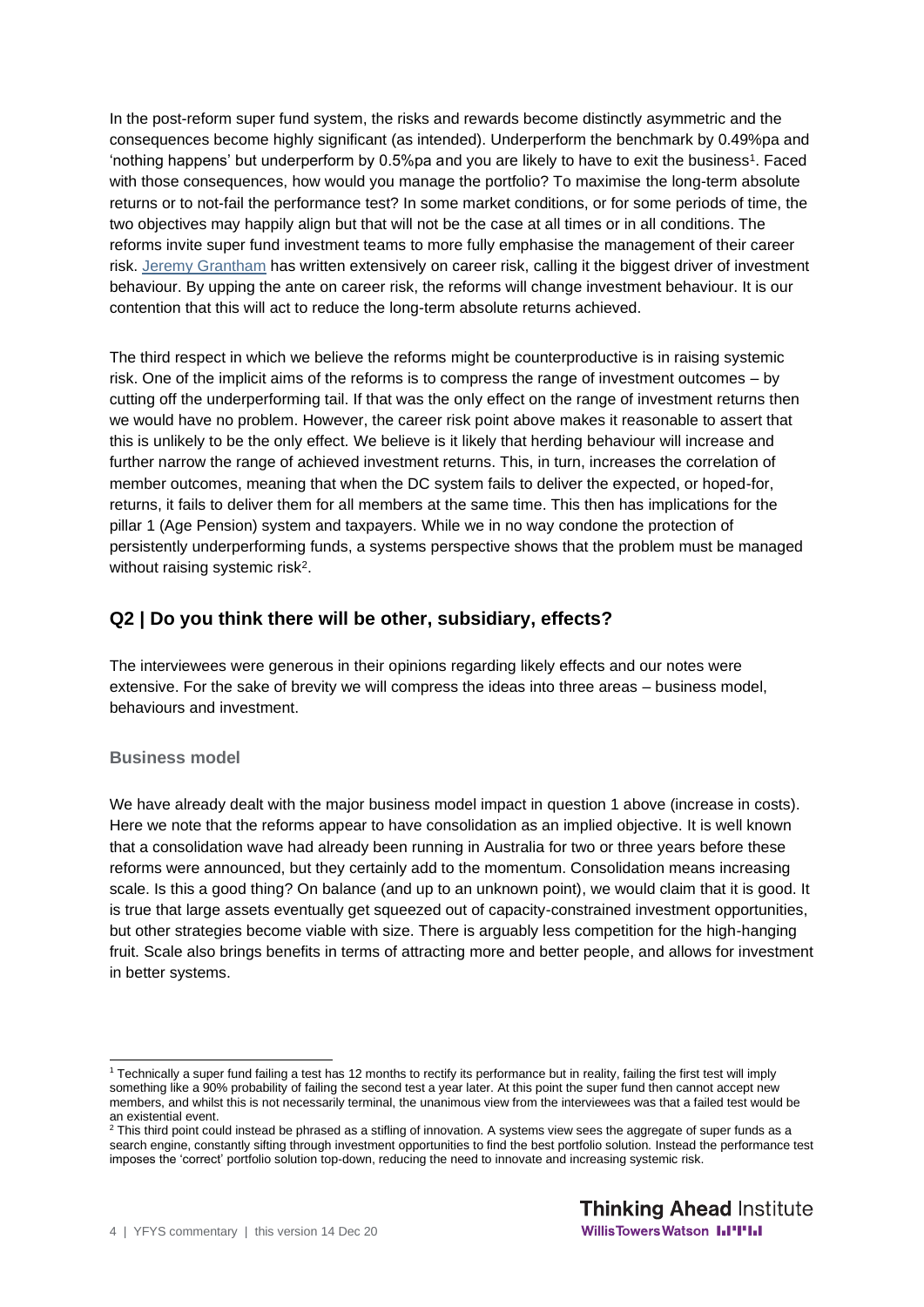To remain competitive on cost and capability terms, we anticipate that smaller super funds not wishing to merge will be forced to look at other routes for achieving the benefits of scale, such as outsourcing to an OCIO provider, or outsourcing the investment function to another super fund.

#### **Behaviour**

In truth, all the thoughts in this paper strictly belong under a 'changed behaviour' heading. Here we make three points. First is the always-true problem of regulating financial services: do you set rules or principles? Neither is perfect. But we can learn from history that bright people always find ways to work around rules, and the tighter you make the rules the easier they generally find it.

This leads to the second point: an increase in gaming. Because the performance test (as currently proposed) takes into account investment costs, but not admin costs then we can predict that investment costs will fall and admin costs will rise. Ways will be found to justify reallocating some costs between the two categories.

The third point is distinct and, arguably, more important for the long term. The behaviour of super funds will become less predictable, because it will now be contingent on the evolving path of returns. If behind the benchmark at the six-year point, what do you do? The answer will be contingent on a number of factors, not least the perceived short-term risk-return opportunities being offered by the market and the degree of underperformance.

This example suggests there will be a shortening of time horizons for some super funds. However, it also raises the concern that this could negatively impact on collaborations and partnerships *any* super fund may wish to pursue. Will global (including Australian) asset owners and asset managers now trust, as fully, that a super fund is in the partnership for the long haul?

#### **Investment**

Again, we choose to highlight two issues as particularly important, and then list a number of subsidiary points. The first is investing in the light of climate change. We are aware that beliefs on the topic vary and that it is an area that overlaps strongly with politics. However, *if* the science is broadly correct (and the Paris agreement and subsequent COPs suggest a large number of countries accept this) then the investment industry will either observe or participate in the biggest and most rapid re-plumbing of the economic machine history has ever witnessed. This implies there are significant risks to be avoided and opportunities to be exploited. These risks and opportunities will only enter the index benchmarks after the event, meaning that the reforms raise the risks for a super fund wishing to invest in anticipation of climate change. Or, more simply, the reforms will make engaging with climate change more difficult. Similarly, incorporating other ESG and sustainability considerations into the portfolio introduces tracking error risk relative to the performance benchmark, which may not be rewarded over the timeframe before the performance test "bites".

The second key point is that the reforms will push super funds away from a total portfolio approach and back towards a strategic asset allocation approach. We would liken this to going back to an old technology, one that is inferior in return terms by around 0.5% to 1%pa<sup>1</sup>. This links back to our lower long-term returns point in question 1. In effect, the reforms shift a reference portfolio from being

<sup>1</sup> Total Portfolio Approach (TPA), Thinking Ahead Institute, 2019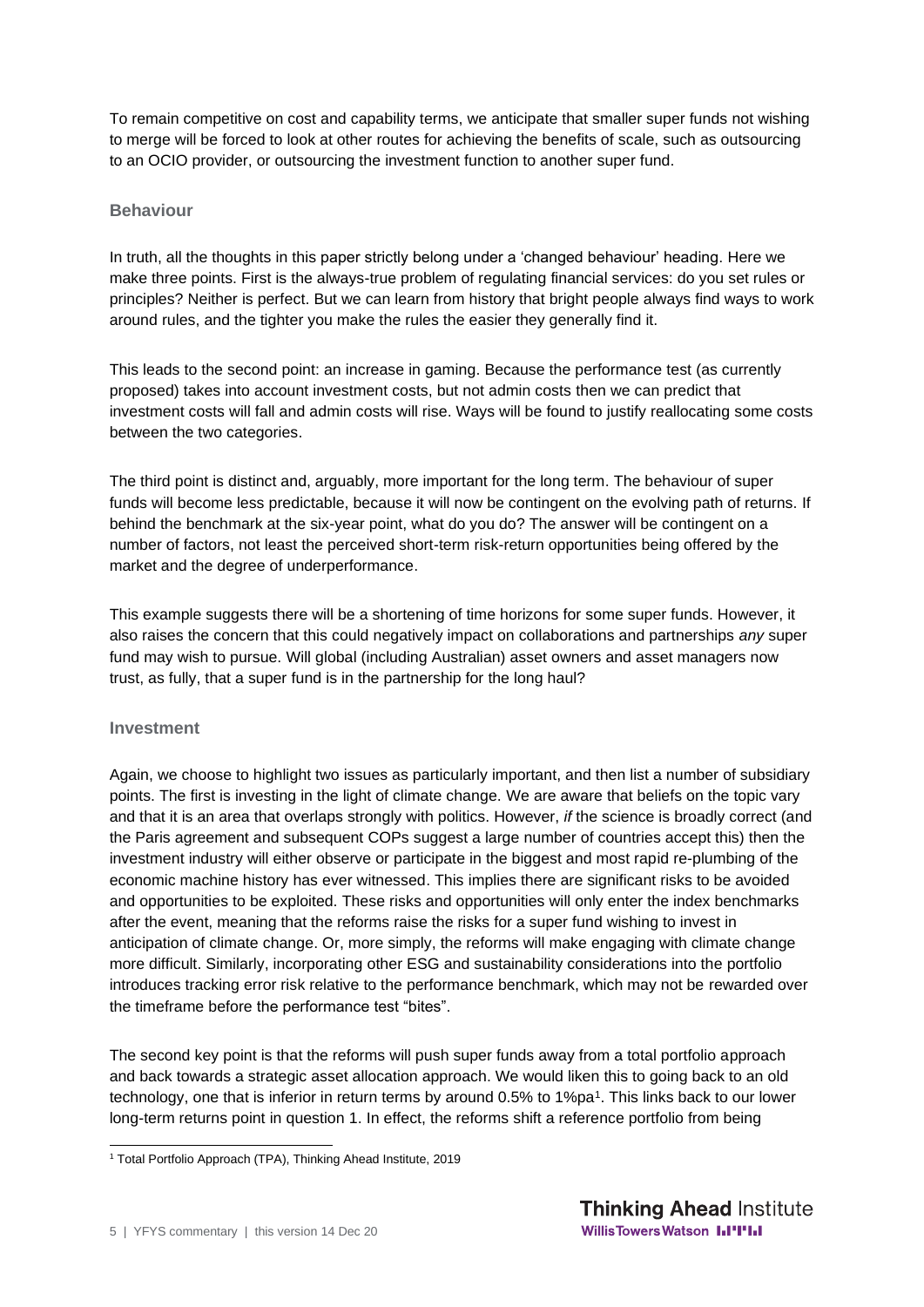usefully operational (a guide to the opportunity set) to being detrimentally behavioural (the management of career risk).

The other investment changes we can expect include:

- The proportion in illiquid assets will drift down through time (no new allocations rather than pressure to sell down), although larger funds will probably be best able to maintain their preferred weight. Managing tracking error against the indices that will be used to benchmark these assets will mean an outflow of infrastructure, real estate and venture / private equity capital from Australia to overseas. If super members don't fund long-term infrastructure projects or innovation, then who will?
- An increased allocation to passive (index-tracking) investments. This will occur in those funds that do not wish to take the risk of underperforming the performance test and where funds believe that they can compete for members on aspects other than just relative returns. Fee considerations will increase the attraction, and therefore proportion, of index-tracking
- Downside protection may disappear from within products the constant fee burn always harms against the test, while the payout could come after failing the test
- **•** Skill in risk reduction will be underaccounted for in test, and we would expect a diminution in a skill that is not recognised.
- The timing of portfolio changes could be delayed to coincide with announced / reported strategic asset allocation changes (as this flows through to the performance test benchmark), rather than when it is most opportune to do so. This is linked to the move away from a total portfolio approach.

In short, absent a change in the test, investment will become progressively more constrained, further linking back to our argument that long-term returns will be lower than otherwise.

## **Q3 | In which direction do these reforms move the Australian system relative to global best practice?**

The Thinking Ahead Institute has produced a series of papers on defined contribution (DC). These were the output of a working group that ran for three years between 2017 and 2019, and represent our best thinking on global best practice for a DC system. We therefore use the construct described in these papers to answer this question.

**DC looks like an investment problem, but is actually a liability problem**

The Institute's first DC paper – *[Proposing a stronger DC purpose](https://www.thinkingaheadinstitute.org/en/Library/Public/Research-and-Ideas/2017/09/Proposing-A-Stronger-DC-Purpose)* – argued strongly that the purpose of DC is to support post-work consumption. It called for plans to integrate the accumulation and drawdown phases of a DC member: instead of targeting CPI-relative time-weighted returns to the point of retirement, practice needs to evolve to focus on whole-of-life money-weighted returns for individual members. We continue to stand by this ideal. In contrast the Your Future, Your Super reforms seem to take us backwards. The performance test clearly communicates the Australian DC system will be an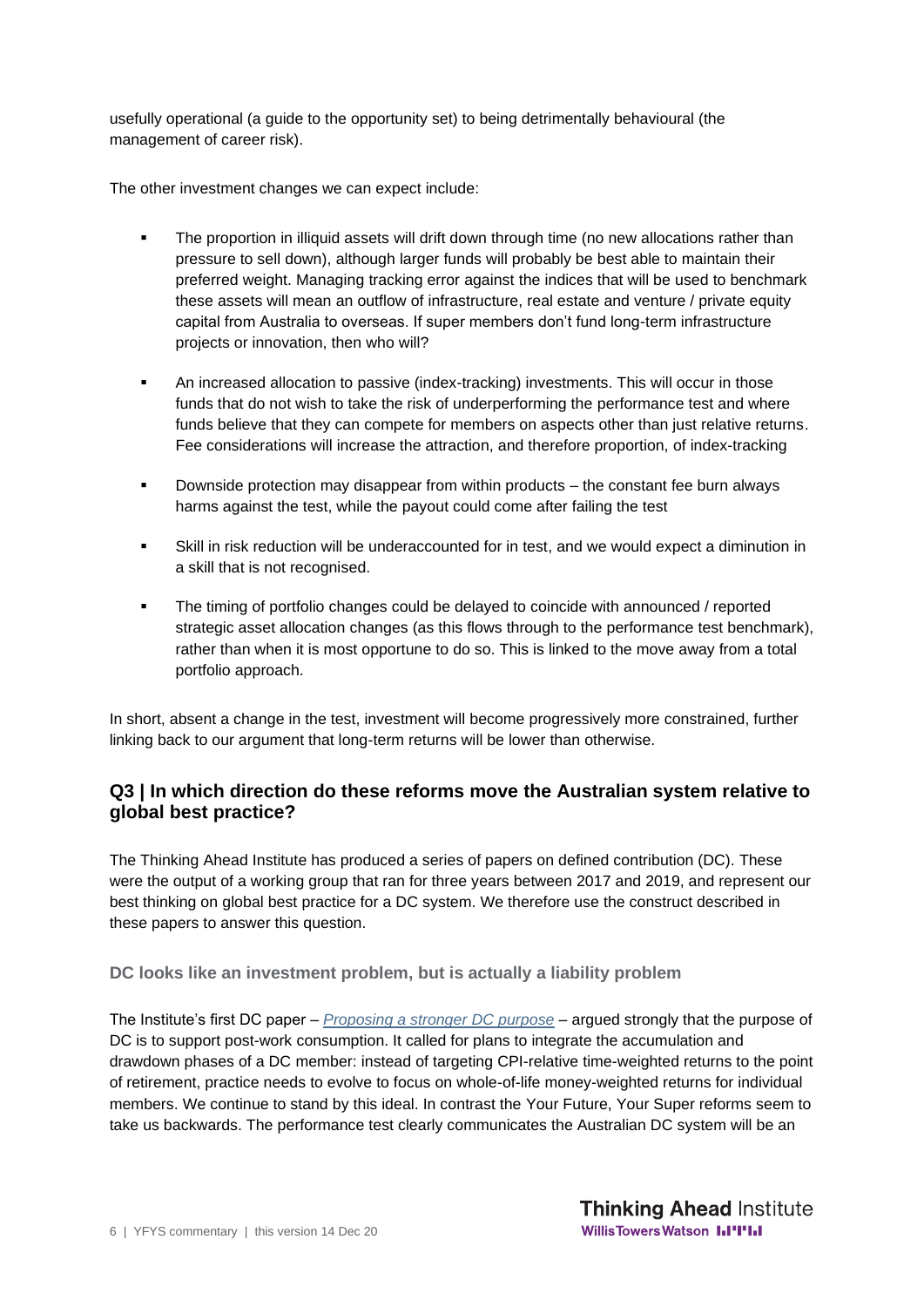asset management system where the return over the latest 8-year period is all that matters. Rather, it should be a system that accumulates funds to meet future (*de facto*) liabilities.

Worse, the performance test is likely to de-skill – or, more accurately re-skill – the investment teams of the super funds. Previously they were engaged in the difficult and noble task of selecting from an everchanging opportunity set, in order to produce the best possible return above inflation that they could. Generating absolute returns is hard as there is no forward benchmark to guide you (benchmarks always look backwards). But absolute returns are what retired DC members 'eat'. Now an additional and competing objective (which at times is likely to take precedence) has been introduced, the investment skill must be re-purposed to avoid underperforming the benchmark by more than 0.5% per annum. Technically the investment team could still vary the risk level, and still vary the composition of the portfolio, but 'people respond to incentives'<sup>1</sup> so these won't have the same priority in future.

**DC is about managing the whole of a member's journey, not an 8-year piece**

*DC: the movie - [It's a wonderful life or Oliver Twist](https://www.thinkingaheadinstitute.org/en/Library/Public/Research-and-Ideas/2018/04/DC-the-movie-paper)* built on the stronger purpose paper, putting the end saver at the heart of the defined contribution pensions story. It contains three key messages:

- DC pensions (as opposed to DC savings plans) are a form of social contract
- Understanding the true goal (income in retirement) is foundational and currently underemphasised
- DC is an intertemporal risk management exercise where the size and the mix of the different risks changes through the journey – calling for better-developed risk management strategies.

The paper notes that these three messages have "implications for every stage of how DC plans are run, potentially changing the approach to everything from contributions to investment to measurement to insurance to drawdowns."

Most DC systems around the world are savings plans, in that they are designed to accumulate a pot of money that the member takes control of at the point of retirement. Not wrong but, in our view, highly sub-optimal. The average DC member is ill-equipped to convert a pot of capital into a flow of income stretching over a couple of decades or more.

DC pensions, in contrast, sees the super fund assume the primary responsibility for dynamically managing the changing risks through a member's lifetime and providing the retirement payouts agreed with the member. This requires a social contract – "we will take decisions over your money on your behalf – but always in line with your financial best interests" – and social contracts require trust and an ongoing relationship.

The Your Future, Your Super reforms send a somewhat confusing message in this respect. The stapling of the super fund to the member is likely to extend the length of relationship between member and provider, but the performance test and online comparison tool are likely to diminish trust and reduce the relationship to a series of transactions through time. By increasing the focus on a rolling 8-

<sup>1</sup> In *Armchair Economist* Stephen E Lansburg wrote "Most of economics can be summarised in four words: "People respond to incentives." The rest is commentary.'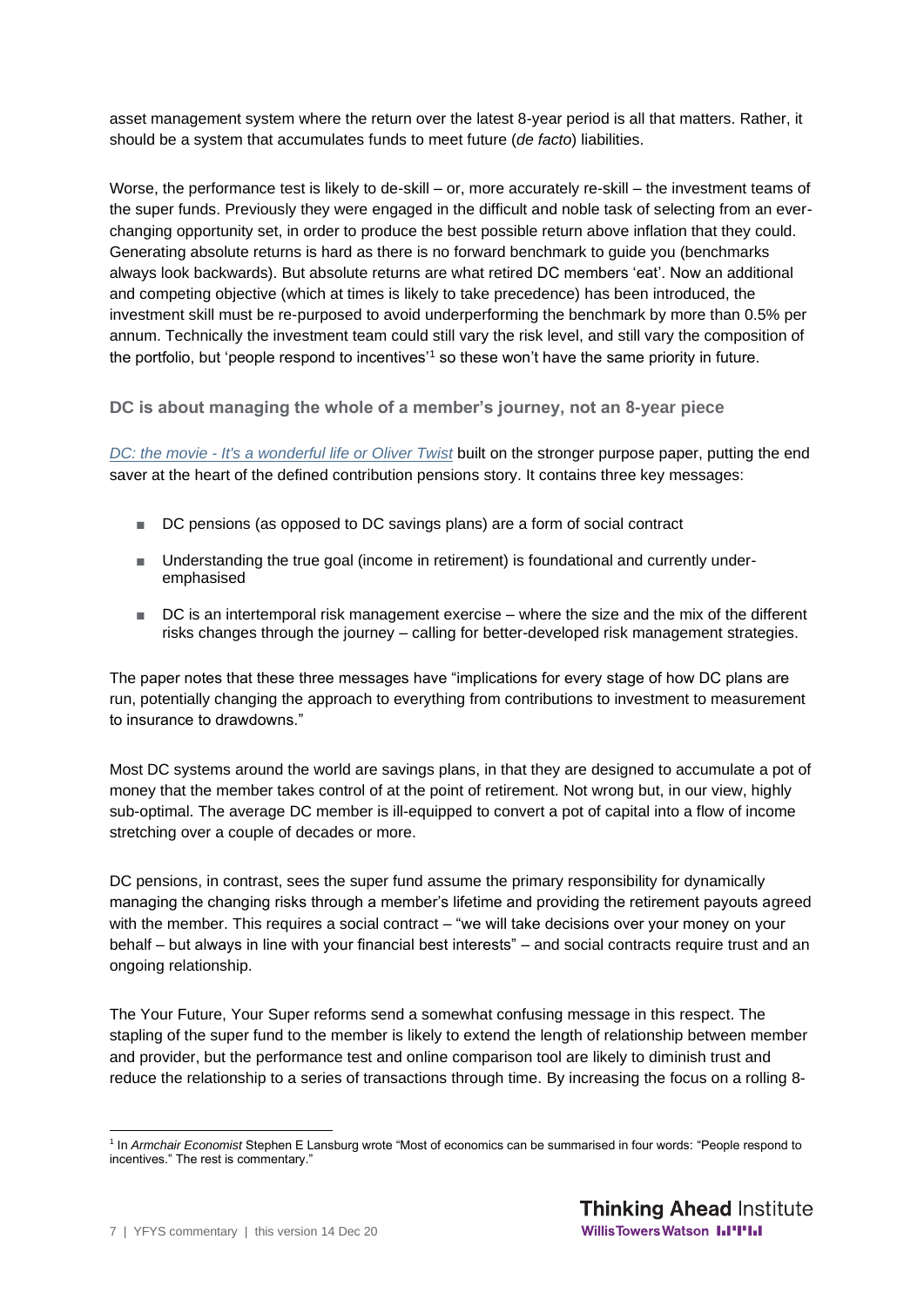year performance test, the proposals will ensure the Australian DC system remains a savings plan and will actively hinder any voluntary moves by super funds towards DC pensions<sup>1</sup>.

**The engagement tree – effective member engagement creates a stronger DC system**

The final paper in our series (*[The engagement tree](https://www.thinkingaheadinstitute.org/research-papers/dc-the-engagement-tree/)*) advanced the hypothesis that effective member engagement creates a stronger DC system. It suggested five best practice principles for engagement:

- 1. Members are individuals and, where possible, should be treated as such
- 2. All communication should aim to help the individual
- 3. Respect the medium, as well as the message
- 4. Engagement bandwidth is limited use it wisely
- 5. The organisational design implications are within your control.

The Your Future, Your Super reforms insert contingent, mandatory communications into a super fund's business-as-usual engagement. The intent of the reforms is clearly consistent with principle #2 – helping the individual identify and exit weaker providers. However, the reforms stack up less well against principles #1, #3 and #4. They will necessarily divert attention away from individuals and towards the aggregate portfolio (whether or not that portfolio is appropriate for the individual). By directing attention to an online comparison tool (changing the medium) they are likely to change behaviours (more transactional) – although changed behaviours appears to be a goal of the reforms. Finally, communicating a failed performance test will consume the entire engagement bandwidth and leave no room for wider context. If the performance test were 100% accurate in identifying poor super funds – and in not identifying quality super funds as poor – then this would not be an issue.

## **Q4 | What changes would you have made?**

Assuming we are not allowed to duck this question, we would start with the same objectives as the reforms – to increase the rate at which individual super fund members can compound their contributions, and to weed out persistently poor super funds. Where we depart is in our emphasis on the complexity and adaptability of the system. So, we would wish to encourage a healthy ecosystem – but this is far easier said than done. For example, we have already agreed that system health can be improved by removing persistently poor organisations. But shouldn't there be room for new entrants too? In theory, yes, but in practice where scale effects exist, it is hard to imagine a new start up being feasible from this point. The exception would be a radical new innovation that rendered the current system, or a large part of it, obsolete.

In the absence of new entrants, we would look to promote system health through greater diversity – in contrast to the greater conformity we predict under the proposed reforms. So, we would imagine a system where super funds develop specialist niches, such as investing aggressively for 25-year olds, specialists in risk-reduction for the more risk averse, or specialists in transitioning 55-year olds towards

<sup>1</sup> For this reason we omit any discussion of our paper *Lifetime income - [the DC system's missing design feature](https://www.thinkingaheadinstitute.org/en/Library/Public/Research-and-Ideas/2018/11/DC_lifetime_income)*. It describes the required steps to resolve the absence of lifetime income solutions, particularly the management of the longevity tail – a risk management option not available to individual members (only cohorts of them).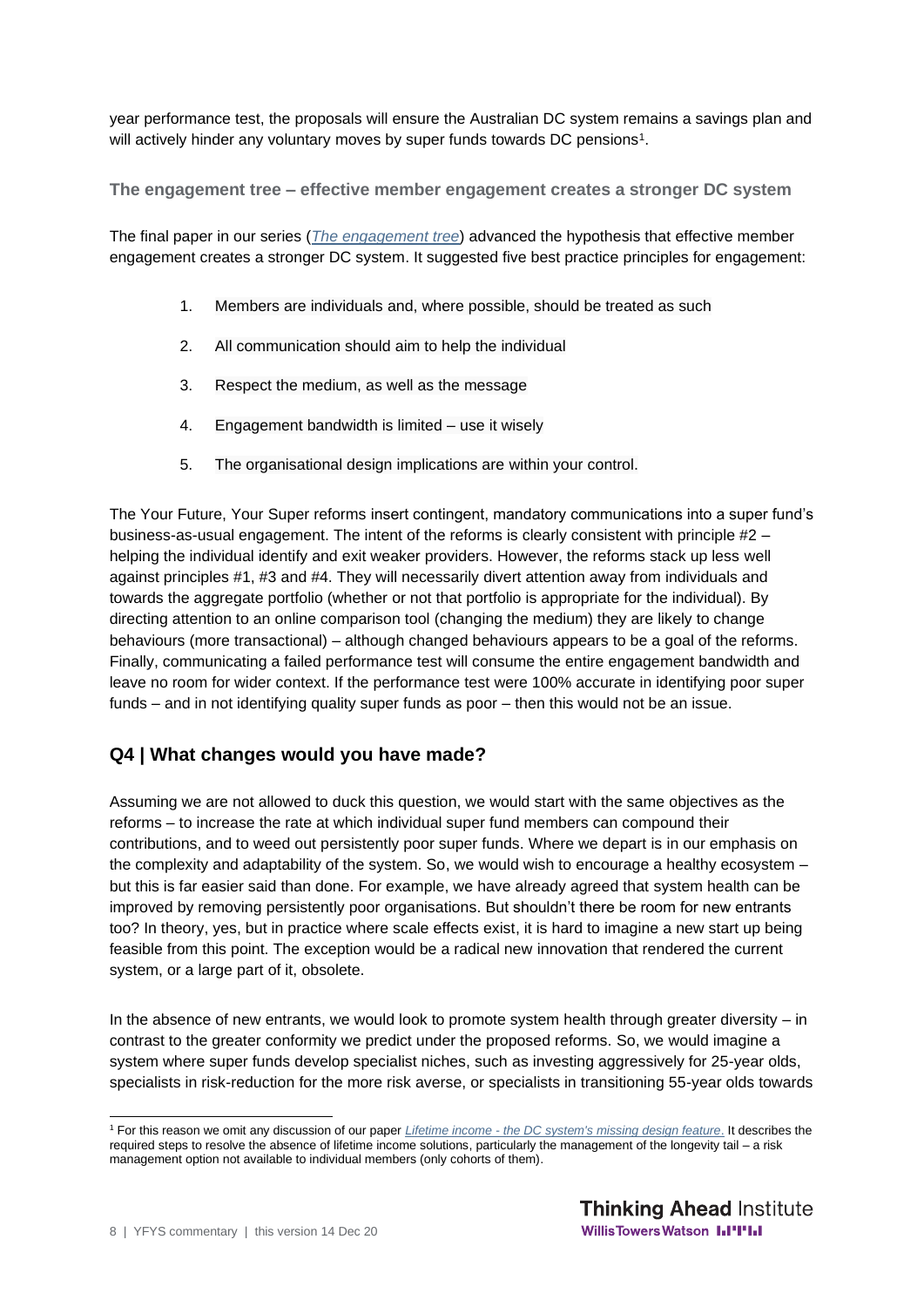and through the point of retirement. We would argue that such a formulation carries lower systemic risk.

The mechanism for achieving the twin aims of viable specialisation and the weeding out of the persistently poor implies the need for a 'quality score' rather than a performance test. The ideal quality score would mean that super funds with quite different recent past performance could both be rated as the highest-possible quality, while the very best performing (over the most recent period) could be appropriately rated as only of mediocre quality. The easiest way to achieve this would be to convert APRA's existing heatmap into a single quality score via a transparent algorithm.

A further change we would like to see requires the wave of a magic wand. Ultimately the integrity of the system we envisage is heavily dependent on the quality of the boards overseeing the super funds. By waving our wand we would increase (1) the quantum of investment expertise, (2) the diversity along as many dimensions as possible, and (3) the breadth of expertise (let your imagination run wild – technology experts, climate scientists, etc).

A magic wand is only necessary if we want to see instanteous improvements across all super funds. The more prosaic approach is to start an improvement plan, and to stick at it. Regulation can play its part in this by specifying minimum requirements and ratchetting them up over time. However, the idea here is more usefully brought to life via a case study. The governing board (the Guardians) of the New Zealand Super Fund (NZSF) is required by law<sup>1</sup> to subject itself to independent review every five years. The purpose of the review is to determine how "effectively and efficiently the Guardians are performing their functions" in relation to NZSF's governance, investment model and performance, and to provide assurances that the organisation can meet its mandate and mission. We suggest this model represents global best practice for assessing asset owner organisations<sup>2</sup>.

The last big-picture change we would contemplate for the Australian DC system is difficult, and our thinking is far from complete, so the suggestion is only tentative. As already mentioned, we see the system as complex and adaptive. This is both a strength, meaning that, most of the time, efficient solutions are found – and it is a weakness as the system can seek out sub-optimal solutions if the objective function is even slightly mis-specified. In plainer speak, 'people respond to incentives' as already quoted. Hiring more staff to provide a better member service is appropriate up to the point where there is no need to improve the service further. And paying higher salaries for better investment talent is sensible up to the point where the marginal increase in salary equals the marginal gain that talent can produce. We therefore see a clear role for regulation to monitor and, if necessary, cap total costs as this will be a difficult area for super funds to self-regulate.

Stepping back from these high-level thoughts and considering the proposed reforms directly, we would suggest the following:

- 1. Improve the statistical reliability of the performance test, or replace it with a better metric. For further detail please refer to the Conexus Institute work already mentioned
- 2. Better yet, upgrade the performance test into a dashboard of multiple metrics

<sup>1</sup> New Zealand Superannuation and Retirement Income Act 2001, Section 71 (and Amendment Act 2019)

<sup>&</sup>lt;sup>2</sup> One of the authors of this paper, Tim Unger, was also an author of the most recent independent review of the Guardians. The review report is available on the NZSF websit[e https://www.nzsuperfund.nz/nz-super-fund-explained/governance/](https://www.nzsuperfund.nz/nz-super-fund-explained/governance/)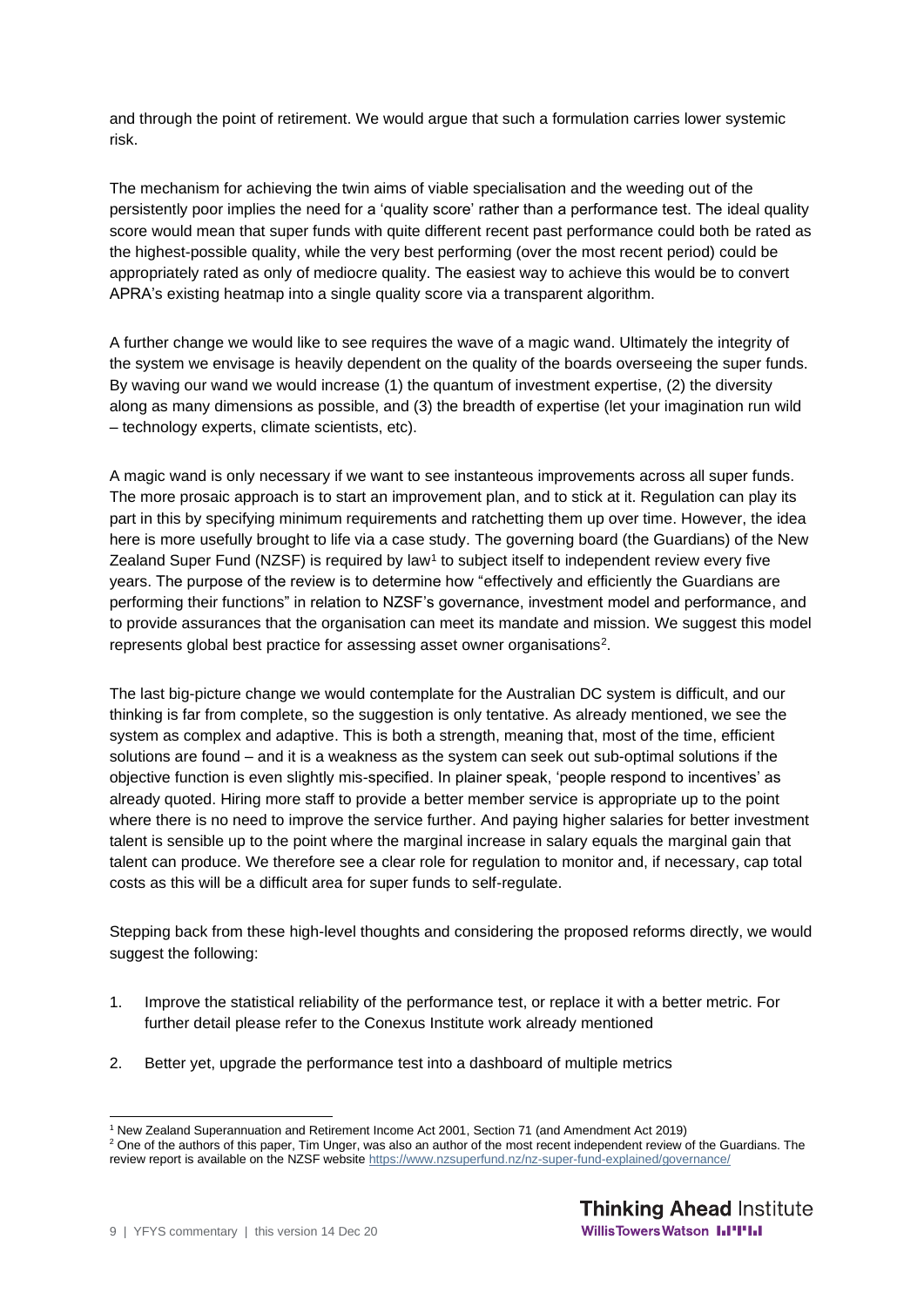- 3. Even better, incorporate the performance test within an assessment framework that includes qualitative elements
- 4. Bias any online comparison tool towards organisational quality rather than recent past investment performance
- 5. Encourage, or require, APRA to be more aggressive in applying escalating sanctions to organisations that are shown to be weaker by its existing assessment framework
- 6. Staple the superannuation account to the member, not the member to the super fund. We believe this minor modification would achieve the desired cost savings through avoiding account proliferation, but would not carry such severe consequences for industry behaviour and aggregate costs.

## **Conclusions**

In this paper we have argued that the proposed reforms will, in the main, move the Australian DC system away from, rather than towards, global best practice that truly puts member needs and outcomes above all other considerations. Specifically, we have argued that the proposed reforms are highly likely to be counterproductive by raising costs and systemic risk, and by reducing long-term returns. We have documented the other ways in which the reforms are likely to impact business models, behaviours and investment practice. We finished by suggesting alternative changes that we believe would benefit the Australian DC system both from a high level, and more directly in relation to amending some of the proposed reforms. We hope these thoughts are a useful contribution to the industry debate.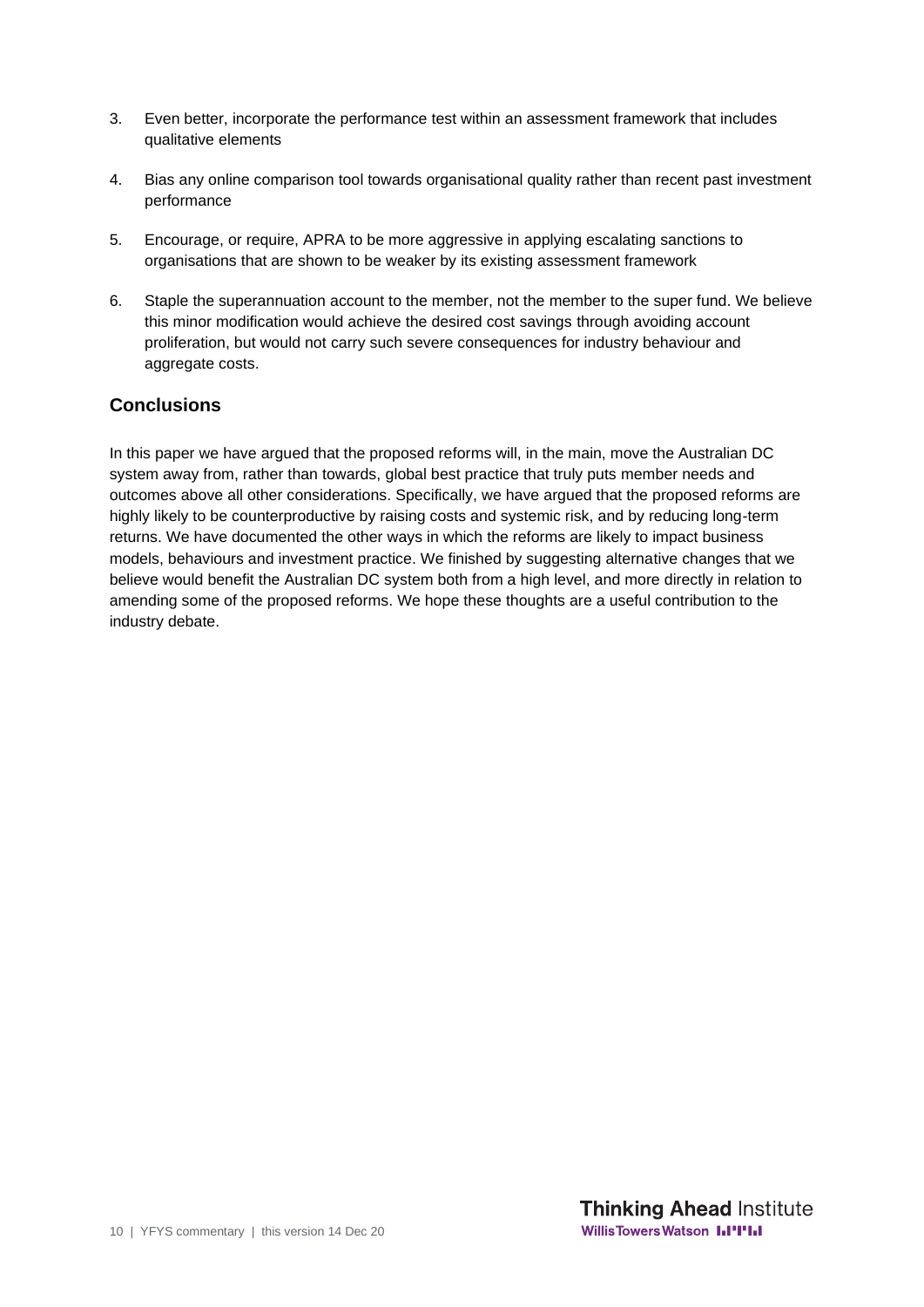## **Limitations of reliance**

Limitations of reliance – Thinking Ahead Group 2.0

This document has been written by members of the Thinking Ahead Group 2.0. Their role is to identify and develop new investment thinking and opportunities not naturally covered under mainstream research. They seek to encourage new ways of seeing the investment environment in ways that add value to our clients.

The contents of individual documents are therefore more likely to be the opinions of the respective authors rather than representing the formal view of the firm.

Limitations of reliance – Willis Towers Watson

Willis Towers Watson has prepared this material for general information purposes only and it should not be considered a substitute for specific professional advice. In particular, its contents are not intended by Willis Towers Watson to be construed as the provision of investment, legal, accounting, tax or other professional advice or recommendations of any kind, or to form the basis of any decision to do or to refrain from doing anything. As such, this material should not be relied upon for investment or other financial decisions and no such decisions should be taken on the basis of its contents without seeking specific advice.

This material is based on information available to Willis Towers Watson at the date of this material and takes no account of subsequent developments after that date. In preparing this material we have relied upon data supplied to us by third parties. Whilst reasonable care has been taken to gauge the reliability of this data, we provide no guarantee as to the accuracy or completeness of this data and Willis Towers Watson and its affiliates and their respective directors, officers and employees accept no responsibility and will not be liable for any errors or misrepresentations in the data made by any third party.

This material may not be reproduced or distributed to any other party, whether in whole or in part, without Willis Towers Watson's prior written permission, except as may be required by law. In the absence of our express written agreement to the contrary, Willis Towers Watson and its affiliates and their respective directors, officers and employees accept no responsibility and will not be liable for any consequences howsoever arising from any use of or reliance on this material or the opinions we have expressed.

Copyright © 2020 Willis Towers Watson. All rights reserved.

Contact details

Tim Hodgson +44 1737 284822 [tim.hodgson@willistowerswatson.com](mailto:tim.hodgson@willistowerswatson.com)